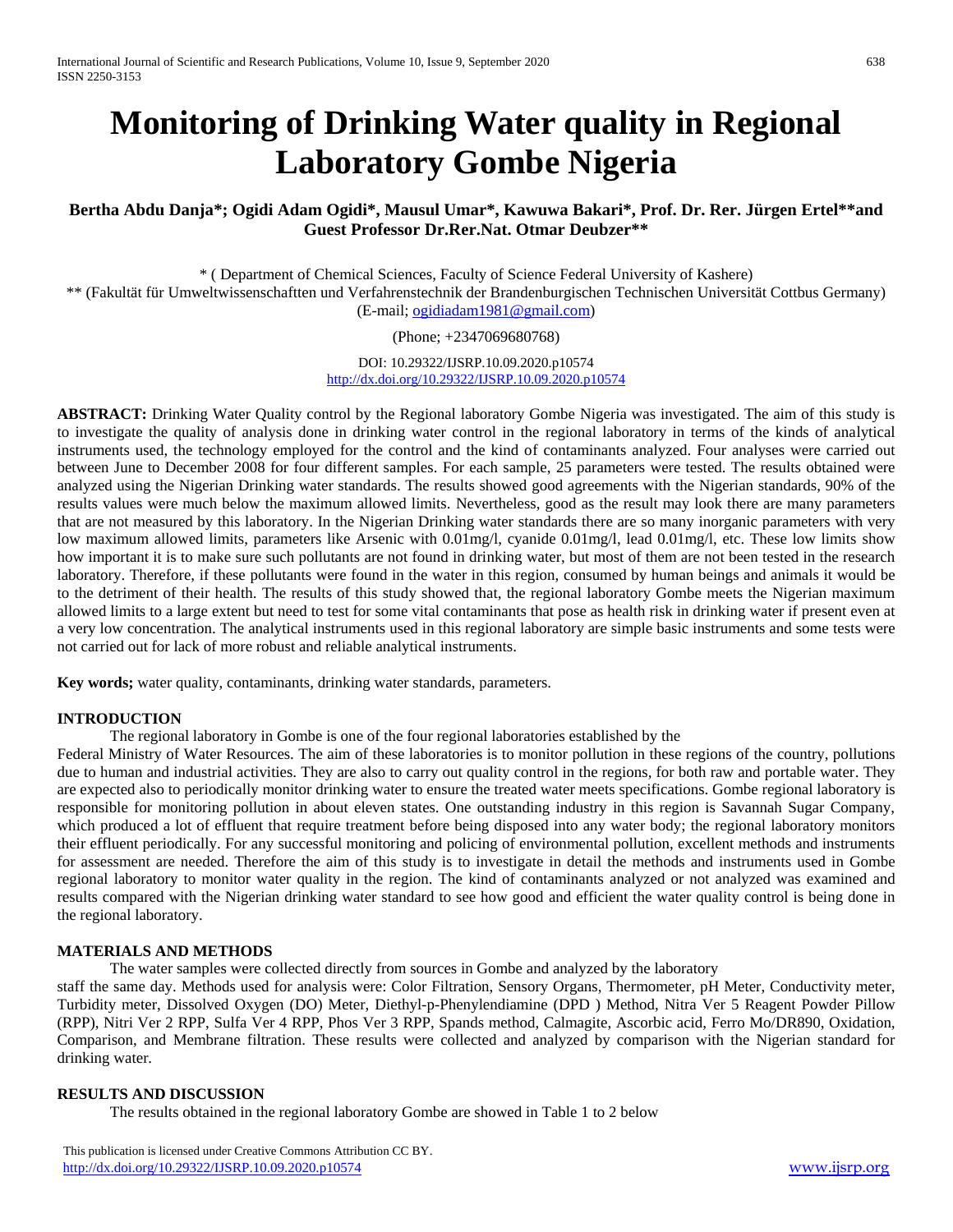Comparing this with the standard, the results are mostly below the standard. But looking at the contaminants analyzed, it can be seen that only few contaminants are analyzed compared for example with contaminants given in WHO drinking water standard or that of some developed countries, a comprehensive comparison has already been described (Danja, 2010). The reason for failure to analyze many contaminants is lack of analytical instruments. The common analytical instruments found in this laboratory are basic ones like pH meter, conductivity meter, total solid meter, turbidity meter. Some few standard instruments were found in the laboratory, examples are spectrophotometer, gas chromatography, flame photometer, etc, but they were not in used. A critical component of environmental monitoring especially for drinking water quality control is the type of analytical instruments used to analyze samples. Normally the choice of these analytical instruments is dictated by the environment monitored, the parameters of interest and the data quality requirements; one must therefore select a scientifically sound method, approved by a regulatory agency. Gombe regional laboratory just use instruments that are available and not so much dictated by the regulatory agency nor the environment or parameters to be monitored (Danja, 2010). This is an unfortunate situation because analytical measurements are the foundation for determining pollutants and their effects in the environment and to ultimately formulate appropriate risk management policies and laws, therefore analytical instruments should be chosen carefully following procedures described in literature (Gillian, 2007).

| Parameter                         | Unit                      | Method used             | Result                   | Result                   | Nigeria     | Remarks        |
|-----------------------------------|---------------------------|-------------------------|--------------------------|--------------------------|-------------|----------------|
|                                   |                           |                         | 29.06.08                 | 15.07.08                 | STD.        |                |
| Appearance                        | $\overline{a}$            | Visual                  | Clear                    | Clear                    | Un-Obj      | O.K            |
| Color                             | Pt-co                     | <b>Color Filtration</b> | 0.0                      | 30.0                     | 15.0        | Not OK         |
| Odor                              | NT                        | Sensory Organs          | Un-Obj                   | Un-Obj                   | Un-Obi      | O.K            |
| Taste                             | $\mathbb{Z}^{\mathbb{Z}}$ | Sensory Organs          | Un-Obi                   | Un-Obj                   | Un-Obj      | O.K            |
| Temperature                       | $O^{\rm C}$               | Thermometer             | 29.8                     | 28.8                     | Ambient     | O.K            |
| PH-Value                          | pH                        | pH Meter                | 7.35                     | 6.65                     | $6.5 - 8.5$ | O.K            |
| Conductivity                      | $\mu$ S/cm                | Conductivity meter      | 180                      | 440                      | 1000        | O.K            |
| Turbidity                         | <b>NTU</b>                | Turbidity meter         | 11.29                    | 13.70                    | 5.0         | Not O.K        |
| <b>TDS</b>                        | Mg/l                      | Conductivity meter      | 90.0                     | 220                      | 500         | O.K            |
| DO                                | Mg/l                      | DO Meter                | 4.36                     | 0.85                     | 7.0         | O.K            |
| Chlorine (Free)                   | Mg/l                      | DPD Method              | $\blacksquare$           | $\equiv$                 | 0.25        | $\blacksquare$ |
| Chloride                          | Mg/l                      | DPD Method              | $\overline{\phantom{a}}$ |                          | 250         | $\overline{a}$ |
| Nitrate $(NO3)$                   | Mg/l                      | Nitra Ver 5 RPP         | 22.3                     | 24.30                    | 50          | O.K            |
| Nitrite $(NO2)$                   | Mg/l                      | Nitri Ver 2 RPP         | $\mathbf{r}$             |                          | 0.2         | $\sim$         |
| Sulfate $(SO4)$                   | Mg/l                      | Sulfa Ver 4 RPP         | 33.0                     | 15.0                     | 100         | O.K            |
| Phosphate $(PO4)$                 | Mg/l                      | Phos Ver 3 RPP          | 0.25                     | 0.46                     | 5.0         | O.K            |
| Fluoride                          | Mg/l                      | Spands method           | 0.125                    | 0.19                     | 1.5         | O.K            |
| Hardness                          | Mg/l                      | Calmagite               | $\overline{\phantom{a}}$ | $\overline{\phantom{a}}$ | 150         | ÷,             |
| Aluminum                          | Mg/l                      | Ascorbic acid           | 0.02                     | 0.02                     | 0.2         | O.K            |
| Iron (Total)                      | Mg/l                      | Ferro Mo/DR890          | 0.01                     | 0.82                     | 0.3         | O.K/NO         |
|                                   |                           |                         |                          |                          |             | T              |
| Copper $(Cu^{2+})$                | Mg/l                      | $\mathbf{r}$            | $\mathbf{r}$             | $\mathbf{r}$             | 1.0         | $\mathbf{r}$   |
| Manganese( $Mn^{\overline{2+}}$ ) | Mg/l                      | Oxidation               | 0.019                    | 0.13                     | 0.2         | O.K            |
| Arsenic                           | Mg/l                      | Comparison              |                          | $\blacksquare$           | 0.01        |                |
| Total Coli Form                   | Cfu/100                   | Membrane filtration     | 0.0                      | 0.0                      | 0/100ml     | O.K            |
|                                   | ml                        |                         |                          |                          |             |                |
| E.Coli                            |                           | Membrane filtration     | 0.0                      | 0.0                      | 0/100ml     | O.K            |

| Table 1 Water Quality Analytical Results from Gombe Regional Laboratory |  |  |  |
|-------------------------------------------------------------------------|--|--|--|
|                                                                         |  |  |  |

Sample: Borehole water from Gombe (STD = Standard)

| Table 2 Water Quality Analytical Results from Gombe Regional Laboratory |  |  |  |  |
|-------------------------------------------------------------------------|--|--|--|--|
|-------------------------------------------------------------------------|--|--|--|--|

| Parameter  | Unit     | Method Used             | Result   | Result   | Nigerian | Remarks   |
|------------|----------|-------------------------|----------|----------|----------|-----------|
|            |          |                         | 06.08.08 | 02.12.08 | STD.     |           |
| Appearance |          | Visual                  | brown    | Clear    | $Un-Obj$ | Not $O.K$ |
| Color      | $Pt$ -co | <b>Color Filtration</b> | 10.0     | 90.0     | 15.0     | Not $O.K$ |
| Odor       | NT       | <b>Sensory Organs</b>   |          | $Un-Obj$ | $Un-Obj$ | Not $O.K$ |
| Taste      | -        | Sensory Organs          | S.Salty  | Slightly | $Un-Obj$ | Not $O.K$ |
|            |          |                         |          | salty    |          |           |

 This publication is licensed under Creative Commons Attribution CC BY. <http://dx.doi.org/10.29322/IJSRP.10.09.2020.p10574> [www.ijsrp.org](http://ijsrp.org/)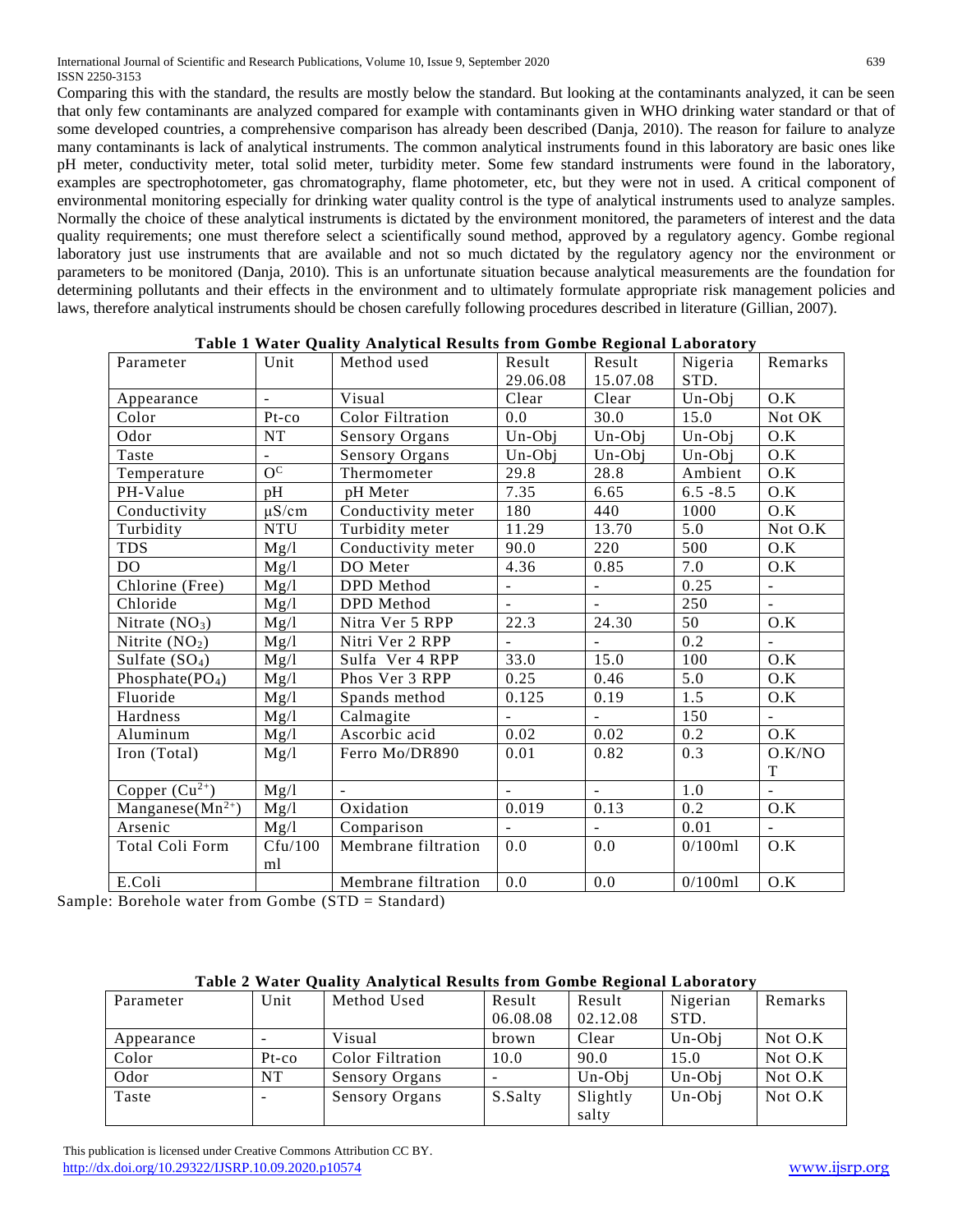International Journal of Scientific and Research Publications, Volume 10, Issue 9, September 2020 640 ISSN 2250-3153

| Temperature           | $\overline{O^C}$ | Thermometer         | 26.8              | 29.0   | Ambient     | O.K         |
|-----------------------|------------------|---------------------|-------------------|--------|-------------|-------------|
| PH-Value              | pH               | pH Meter            | 6.77              | 6.77   | $6.5 - 8.5$ | O.K         |
| Conductivity          | $\mu$ S/cm       | Conductivity meter  | 7680              | 680    | 1000        | $(Not)$ O.K |
| Turbidity             | <b>NTU</b>       | Turbidity meter     | 412.85            | 57.3   | 5.0         | Not O.K     |
| <b>TDS</b>            | Mg/l             | Conductivity meter  | 3930              | 340    | 500         | $(Not)$ O.K |
| DO.                   | Mg/l             | DO Meter            | 0.12              | 3.40   | 7.0         | O.K         |
| Chlorine (Free)       | Mg/l             | DPD Method          | $\qquad \qquad -$ |        | 0.25        |             |
| Chloride              | Mg/l             | DPD Method          | ÷                 | $\sim$ | 250         | $\sim$      |
| Nitrate $(NO3)$       | Mg/l             | Nitra Ver 5 RPP     | 24.3              | 7.40   | 50          | O.K         |
| Nitrite $(NO2)$       | Mg/l             | Nitri Ver 2 RPP     |                   | 1.68   | 0.2         | Not O.K     |
| Sulfate $(SO4)$       | Mg/l             | Sulfa Ver 4 RPP     | 80                | 47.0   | 100         | O.K         |
| Phosphate $(PO4)$     | Mg/l             | Phos Ver 3 RPP      | 0.11              | 0.16   | 5.0         | O.K         |
| Fluoride              | Mg/l             | Spands method       | 1.26              | 0.25   | 1.5         | O.K         |
| Hardness $(CaCO3)$    | Mg/l             | Calmagite           |                   | 2.40   | 150         | O.K         |
| Aluminum              | Mg/l             | Ascorbic acid       |                   | 0.05   | 0.2         | O.K         |
| Iron (Total)          | Mg/l             | Ferro Mo/DR890      |                   |        | 0.3         | $\sim$      |
| Copper $(Cu^{2+})$    | Mg/l             |                     |                   | 0.008  | 1.0         | O.K         |
| Manganese $(Mn^{2+})$ | Mg/l             | Oxidation           | 0.004             |        | 0.2         | O.K         |
| Arsenic               | Mg/l             | Comparison          |                   | 0.0    | 0.01        | O.K         |
| Total Coli Form       | Cfu/10           | Membrane filtration | 0.0               | 0.0    | 0/100ml     | O.K         |
|                       | 0ml              |                     |                   |        |             |             |
| E.Coli                |                  | Membrane filtration | 0.0               |        | 0/100ml     | O.K         |

Sample: Borehole water from Gombe

Gombe regional laboratory lack most of classical analytical instruments found in literature, talk less of some high technology ones described in literature (GodeJohan et al 1997, Speight 2005). With such serious lack of analytical instruments, the monitoring of pollutants by this laboratory can not be done efficiently. Contamination of water by toxic metals is one of the most visible water pollution, referred to as heavy metal pollution, as it occurred in Minamata Japan (Singh, 2004, Allchin, Kugler, 2004), but metals like lead, mercury are not monitored in this laboratory. In Figure 1 below comparison of the Gombe Regional Laboratory result is made with the Nigerian Standard for Drinking Water (Nigerian Industrial Standard NIS 554, 2007). The results showed good agreements with the standards because the results' values except for nitrite are much below the maximum allowed limits. In Table 2 where the result compared here is taken, one can see that the laboratory personnel made a comment that this value is not okay, this means the high value is actually from the sample and not a failure from the instruments. But good as this result may look like; there are many parameters that are not measured by this laboratory. In the Drinking Water Standard (Nigerian Industrial Standard NIS 554, 2007) many inorganic constituents are given and most of them have very low limits, parameters like Arsenic 0.01- mg/l, Barium 0.7mg/l, Chromium 0.05mg/l, Cyanide 0.01mg/l, Lead 0.0-1 mg/l, Hydrogen Sulfide 0.05mg/l, etc.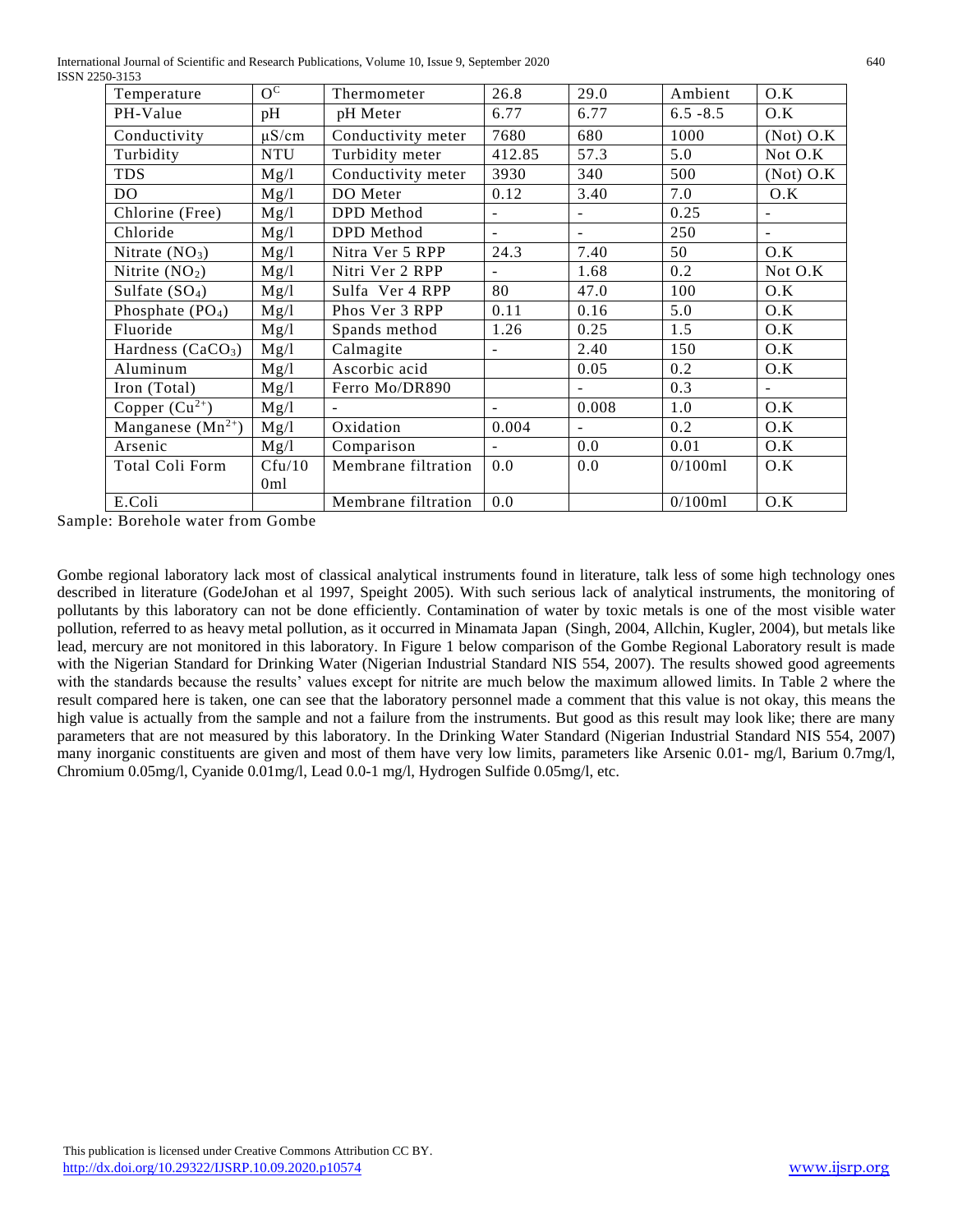

#### **FIGURE 1 RESEARCH RESULTS COMPARED WITH NIGERIAN DRINKING WATER STANDARD (IN mg/L, EXCEPT CONDUCTIVITY μS/cm)**

These low limits shows how important it is to make sure such pollutants are not found in drinking water, but they have not been measured by the Gombe Regional Laboratory. If they are available in such water it means they are being consumed by human beings and animals to the detriment of their health. The reason for not monitoring heavy metals and other pollutants in water is lack of instruments or where they are available they are non functional. There are many classical analytical instruments available for such analysis (Stanley, 2000) and many new ones have been described ( Cai et al, 2009, Wen et al, 2009) which can be used for better and accurate determination of such metals and other pollutants in water. The measures for chemical laboratory to established quality management have been described in the literature (Funk.W. et al, 2005), these measures include the facilities and equipments of the laboratory, this is lacking in the research laboratory.

A result of Drinking water analysis done in a laboratory in Germany is described in the literature

**https://www.iii.edu/2020.pdf/20.2020.pdf/20.2020.pdf/20.2020.pdf/20.2020.pdf/20.2020.pdf/20.2020.pdf/20.2020.pdf/20.2020.pdf/20.2020.pdf/20.2020.pdf/20.2020.pdf/20.2020.pdf/20.2020.pdf/20.2020.pdf/20.2020.pdf/20.2020.pdf/** [\(http://www.stadtwerke-bad-reichenhall.de/wasser/Anal\\_2004.pdf\)](http://www.stadtwerke-bad-reichenhall.de/wasser/Anal_2004.pdf). The analyses were made based on specific standards as seen in the table in this literature. These standards do not only give the limit but also the analytical methods to be used, methods of calculations where necessary even formulas to be used. If we compare this with the results obtained from the research laboratory, there was no one quotation of any standard used in the analysis. If results from the Nigerian laboratory will have to meet certain standards, not only the maximum allowed limits should be given but specific analytical methods for specific analysis have to be given in the Nigerian standard or international standard with these specifications will have to be adopted. In the result given in [http://www.stadtwerke-bad-reichenhall.de/wasser/Anal\\_2004.pdf,](http://www.stadtwerke-bad-reichenhall.de/wasser/Anal_2004.pdf) there were 102 parameters tested, but in the research laboratory drinking water analytical results only 25 parameters were given. This makes only 24.5% of the parameters analyzed in the drinking water in the German example above. A class of pollutants seen in the German drinking water analysis, namely organic pollutants was completely absence in the drinking water research laboratory result. It can be seen that the detection limits of the analytical instruments used for this class of pollutants are very low. This class of pollutants needs advanced or accurate instruments to be able to achieve such low limit of detection e.g. Benzo fluoroethane was measured with an instrument with detection limit of  $0.001\mu\text{g/l}$ (Hermann, 1992).

Some parameters like arsenic, cyanide, lead, mercury, nickel, etc. have very low values in the guidelines compared above which show that they are serious health related parameters which should be carefully controlled, but as already mentioned they were not measured in the regional laboratory results due to lack of analytical instruments. Recently the U.S Center for Diseases Cnotrol and Prevention (CDC) reported 169 deaths from lead poisoning in Nigeria (U.S.CDC, 2010), this case was not in drinking water, but we can not rule out some part of the lead ending up in underground water, this demonstrate how important it is to test for heavy metals like lead. In the Nigerian guidelines itself, (Nigerian Industrial Standard NIS 554, 2007) many parameters are missing such as organic pollutants like benzene, dichloroethene, tetrachloromethanes, and vinyl chloride, if these parameters are not even given in the guidelines, then monitors will not make effort to analyze them. Nigeria uses chlorine in water purification and a lot of pesticides are used in the country, but byproducts from such activities are not included in the guidelines. Nkono et al (1998) used the WHO guideline in their study of trace metals in drinking water in southern part of Nigeria; another study was carried out by Musa et al (2007) they also used the WHO guideline for their study; this confirms that the Nigerian guidelines don't have all the parameters needed for drinking water analysis. In the study carried out by Musa et al (2007) Cd was found in many drinking water samples they collected, but Cd was not amongst parameters measured by the research laboratory. If a regional laboratory does not check for the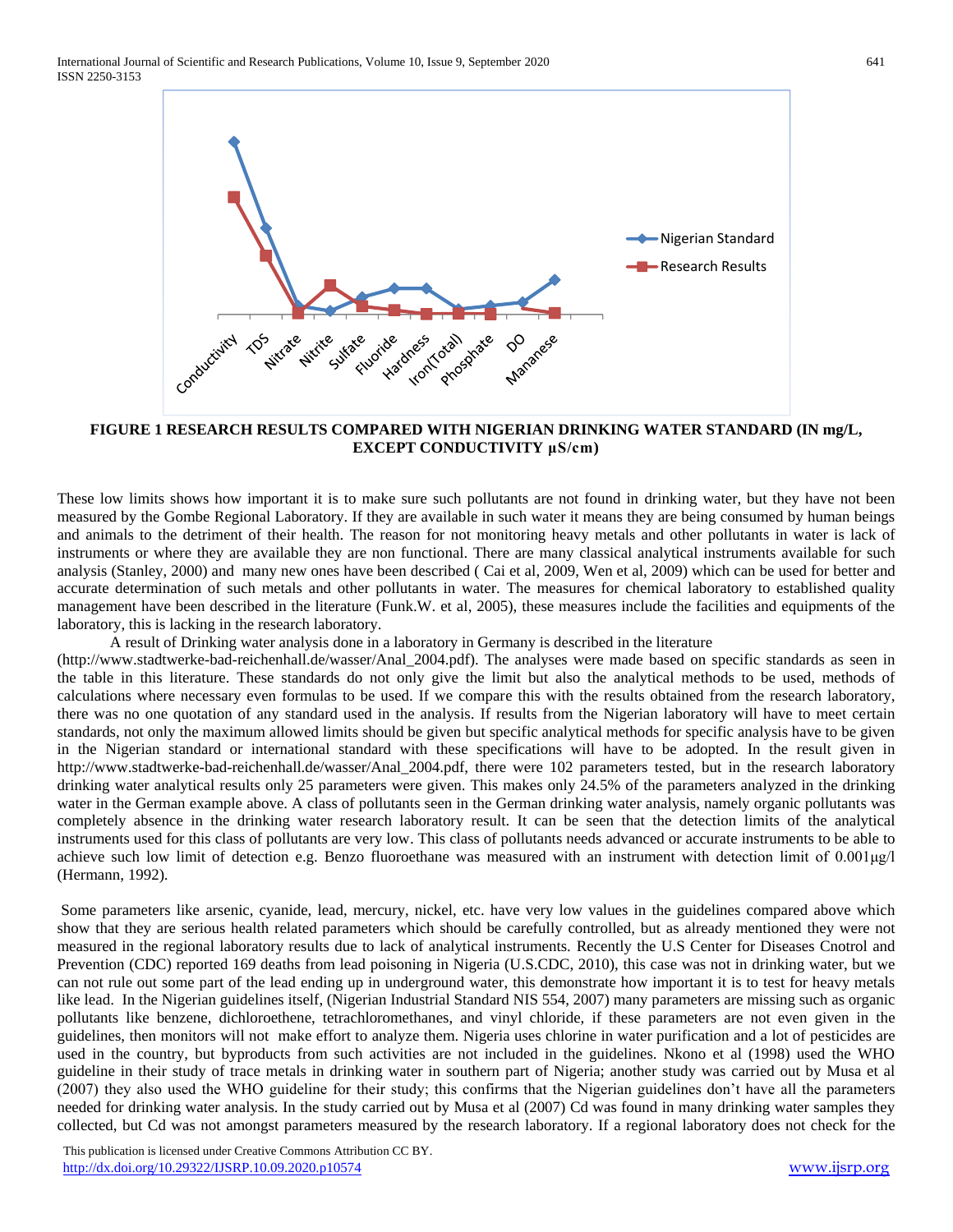International Journal of Scientific and Research Publications, Volume 10, Issue 9, September 2020 642 ISSN 2250-3153

presence of Cd in drinking water sample and an academic analysis detected this metal in many water samples, then there is a serious gap left between the quality of water people are drinking and the results the monitoring laboratories are providing.

#### **CONCLUSION**

The research laboratory has only few basic analytical instruments, which prevent them from

carrying out comprehensive analysis of pollutants. There is a great need for the research laboratory to get more analytical instruments as described in the literatures so as to cover more vital pollutants in their drinking water quality control and monitoring of pollution. The Nigerian standard for drinking water does not cover some vital pollutants like the heavy metals, some organic byproducts, etc.

# **REFERENCES**

Allchin Douglas http://www1.umn.edu/ships/ethics/minamata.htm (Accessed 10.06.2009)

Anderson, J.M. and J.S.I. Ingram, (1989). Tropical Soil Biology and Fertility: A Handbook of Methods. CAB International, UK. 1- 100.

Cai Weil; Li Yi; Gao Xiaoming; Guo Hongsun; Zhao Huixin; Wang Ping; American Institute of Physics Conference Proceedings (2009) 1137, 493-496

Danja Abdu Bertha: PhD Thesis 2010 (Unpublished) Brandenburg Technical University Cottbus Germany

Funk. W., V. Dannemann, and G. Donnevert. (2005) Qualitätssicherung in der Analytischen Chemie, Willey-VCH,2 Weinheim

Gillian Mcmahon (2007); Analytical Instrumentation; A Guide to Laboratory, Portable and Miniaturized Instruments PP 1-5; Wiley & Sons Ltd England

GodeJohann M.; Press A.; Mugge C.; and Wunsch G. Application of on-line HPLC-<sup>1</sup>H NMR to Environmental samples: Ananlysis of Groundwater near former Ammunition plants. Anal. Chem. 69, 3832-3837 (1997)

Hermann H. Dieter. German Drinking Water Regulations, Pesticides, and Axiom of concern. Environmental Management Vol. 16, No 1 PP 21-31 Springer Verlag New York Inc 1992

Kugler Mary R.N. (2004) http://rarediseases.about.com/od/rarediseases1/a/102304.htm Accessed 07.12.2007 [http://www.stadtwerke-bad-reichenhall.de/wasser/Anal\\_2004.pdf](http://www.stadtwerke-bad-reichenhall.de/wasser/Anal_2004.pdf) (Accessed 10.06.2009)

Musa. H, Yakasai. I. A., Musa. H. H., Musa K. Y. & Gwarzo M.S. Journal of Applied Sciences Volume 7 No 22, PP 3572-3575 Asian Network for Scientific Information 2007

Nigerian Industrial Standard NIS 554: 2007. Nigerian Standard for Drinking Water Quality. Standard Organization of Nigeria Lagos 2007, PP 15-21

Nkono N. A. and O. I. Asubiojo Journal of Radioanalytical and Nuclear Chemistry; Volume 227, Number 1-2 Jan 1998 PP 117 – 119

Peter E. Jackson, Ph.D. Chromatography for the Analysis of Inorganic Anions in Water Environmental Instrumentation and Analysis Handbook; pp 371; Wiley (2005)

Singh A.K. Proceedings of National Seminar on Hydrology Nov 2004 Roorkee India

Speight G. James; Environmental Analysis and Technology for the Refining Industry; Volume 168; Wiley- Interscience, USA, 2005.

Stanley E. Manahan; Environmental chemistry, Seventh Edition; Lewis Publishers; Michigan USA; 2000.

U.S. Center for Diseases Control (CDC) and Prevention: http://online.wsj.com/article/SB10001424052748703513604575310981924499148.html (Accessed 20.06.2010)

Wen Xiao-Dong; Wu Peng; He Yi-Hua; Xu Kai-Lai; Lu Yie; Hou Xian-Deng; Fenxi Huaxue (2009) 37(5) 772-775